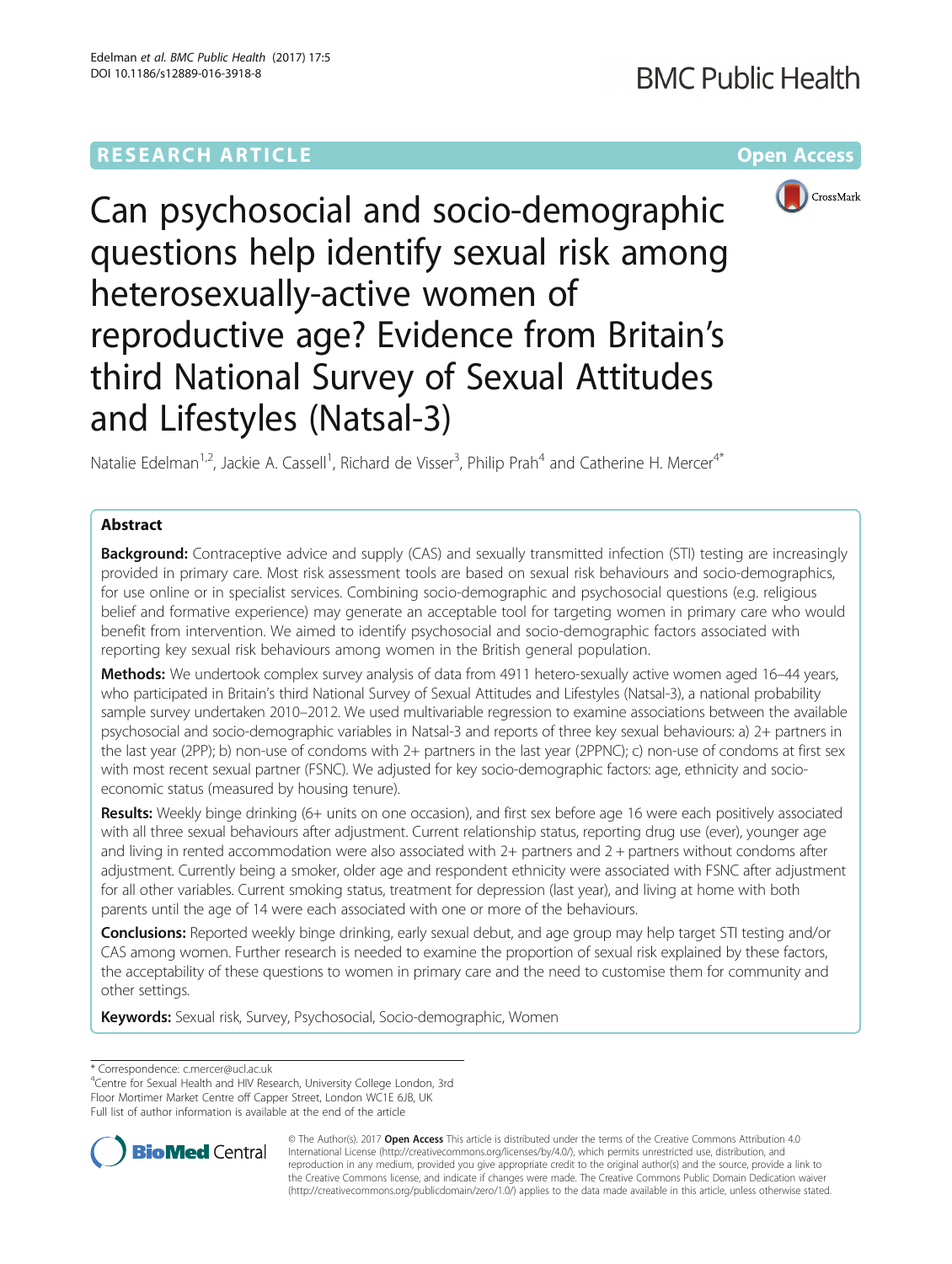# Background

Much sexual health research to date has focused on how sexual behaviour is associated with acquisition and transmission of sexually transmitted infection (STI), and to a lesser degree- with unplanned pregnancy (UP) [[1](#page-8-0)]. These approaches have supported the identification of higher risk populations (such as young people and Men who have Sex with Men), and the targeting of these populations with sexual health interventions, e.g. England's National Chlamydia Screening Programme [\[2\]](#page-8-0). Accordingly, a number of sexual risk assessment tools have been developed for clinical use. Although none of these address risk of UP, several have been developed to identify those at risk of STIs, typically based on sexual behaviour and socio-demographic items such as age, ethnicity, gender and sexual orientation [\[3](#page-8-0), [4\]](#page-8-0).

There is also growing evidence that 'psychosocial' factors such as relationship qualities [[5](#page-8-0), [6](#page-8-0)], mental health [[7](#page-8-0)], and substance use [[8](#page-8-0)] may also be associated with adverse sexual health outcomes, and with the sexual risk behaviours which mediate them. Thus, they may be of use in identifying at-risk individuals for targeted intervention. Within social epidemiology, psychosocial factors have been defined as those which influence health outcomes by affecting biology, behaviour or psychology [[9](#page-8-0)]. For the purposes of this study we define it as factors which do not fit within the categories of socio-demographics, sexual behaviour or health psychology constructs such as risk perception and self-efficacy. Previous use of this definition identified factors that concern health, substance use, formative experiences, lifestyle, and relationships [[10](#page-8-0)].

This exploratory study was undertaken to underpin the development of a psychosocial clinical prediction rule (CPR) [\[11\]](#page-8-0), being developed primarily for use in targeting STI testing, safe sex advice and contraception advice and supply (CAS) to women of reproductive age attending British primary care settings. As such, this study reflects a biomedical understanding of women's sexual health risk, contrasting with the broader definition of sexual health endorsed by the World Health Organization [[12](#page-8-0)]. CPRs are tools used in clinical assessment to direct the nature of clinical intervention, based on response to a short set of patient questions. The CPR which this work underpins is envisaged as a brief questionnaire which women can selfcomplete in order to assess their need for STI testing and/ or CAS. In this exploratory study we hypothesised that combining psychosocial and socio-demographic factors may help explain variance in sexual risk behaviour within populations, enabling targeting of those at greater risk of adverse sexual health outcomes without the need for clinical staff to take a sexual history. This may be advantageous as sexual history-taking can be time-consuming for staff and patient; and may be perceived as intrusive where the patient has attended primary care for non-sexual health matters. This approach may also flag up psychosocial issues, such as binge-drinking, which warrant treatment in their own right and may also be antecedents of a broader range of sexual risk – such as risk of STIs through partners, and inconsistent contraception use.

Therefore our aim was to explore the extent to which psychosocial and socio-demographic factors might be used to identify women experiencing higher levels of sexual risk. As a proxy, in this study we examined hypothesised associations between psychosocial and socio-demographic factors with key sexual risk behaviours, using data from a national probability sample survey.

To this end we address three research questions:

- 1. Which psychosocial and socio-demographic factors are associated with key sexual risk behaviours?
- 2. Which psychosocial and socio-demographic factors, if any, are associated across different sexual risk behaviours?
- 3. Do observed associations between psychosocial factors and sexual risk behaviours remain after adjustment for key socio-demographic factors: age group, ethnicity and socio-economic status (measured by housing tenure)?

## **Methods**

Data from the third National Survey of Sexual Attitudes and Lifestyles (Natsal-3) were analysed. This probability sample survey of the British resident population aged 16–74 years was conducted from 2010 to 2012 inclusive, using a multi-stage, clustered and stratified sampling methodology. In line with standard practice for UK surveys, and in response to evidence suggesting that signing a consent form might lead to a greater sense of obligation to complete the interview, we obtained verbal rather than written consent. Full details of the study design are described elsewhere [\[13](#page-8-0), [14](#page-8-0)]. A sample size of 15,162 was achieved - an overall response rate of 57.7% with only very small (typically 1–3%) amounts of item nonresponse [\[13\]](#page-8-0). Natsal-3 asked about subjects, including sexual partners and practices, experience of depression, substance use, STI diagnosis, unplanned pregnancy, sexual function [\[15](#page-8-0)] and non-volitional sex [[16](#page-8-0)]. This has permitted investigation of the wider social and health contexts of sexual health and behaviour [[17](#page-8-0)].

The Natsal-3 dataset provides an opportunity to examine the existence of associations in the general population; which, being heterogeneous in sexual risk is broadly representative of a primary care clinic population. This contrasts with specialist sexual health clinic populations which tend to report greater sexual risk behaviour [[18](#page-8-0)]. The analyses presented in this paper were conducted on a subset of Natsal-3 respondents, defined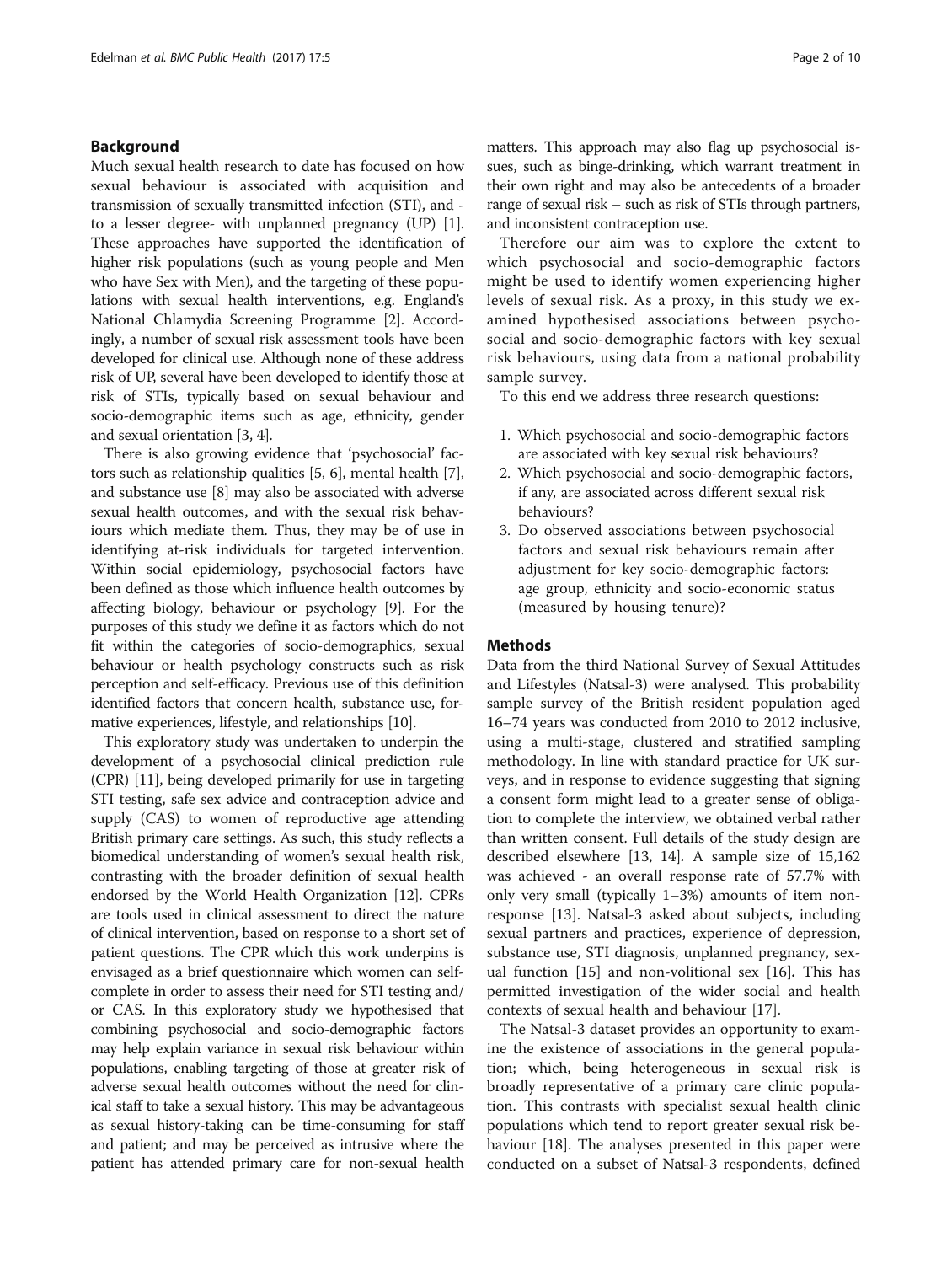as women aged 16–44 years who reported heterosexual sex (defined as anal, vaginal, or oral sex with a male partner) in the last year. These criteria were used to generate findings most applicable to the development of the CPR.

# Outcome measures

Low population prevalence of STI diagnosis, abortion and unplanned pregnancy in the last year, found in this Natsal-3 sample, meant that there was insufficient statistical power to analyse these as outcomes in this study. Instead three sexual risk behaviour measures [\[19\]](#page-8-0) were selected as proxies for these adverse sexual health outcomes, on the grounds that STI screening and CAS may be offered in response to reported sexual risk behaviour.

To minimise the risk of Type II error in the analysis we selected three key sexual risk behaviour variables which were reported by more than 10% of the subpopulation of interest, equating to  $n \geq 500$  women. Having 2+ partners in the last year (abbreviated here as 2PP) was chosen as a variable known to be associated with STI acquisition and commonly used for clinical and research purposes [\[20](#page-8-0), [21](#page-8-0)]. Non-use of condoms with 2+ partners in the last year (abbreviated here as 2PPNC) was chosen as it combines multiple partnerships and condom use to provide a more precise indicator of STI risk behaviour. Specifically this variable refers to at least one episode of non-use of condoms, occurring with two or more partners. Finally, we selected non-use of condoms at first sex with most recent partner (including those only reporting having sex once with their most recent partner), abbreviated here as FSNC. This variable represents a sexual encounter when 'risk' of infection or unplanned pregnancy might be most highly perceived and we might therefore anticipate a greater likelihood of condom use. However, as a single sexual encounter is unlikely to result in significant risk, this exploratory variable constitutes a potential proxy indicator of broader sexual risk experiences. By focusing only on non-use of condoms this variable may also be more representative of those at risk of STIs through partner, rather than own, sexual risk behaviours.

### Psychosocial and socio-demographic variables

As this study was undertaken to support the development of a CPR, investigation focused on identifying socio-demographic and psychosocial items strongly and commonly associated with measures of sexual risk, which would also be brief, acceptable and easy to score as clinical questionnaire items.

Most of the psychosocial variables selected for testing in bivariate analysis fitted into one of the following broad topics: substance use, mental health, general health, sexual orientation, formative experiences involving family, formative experiences involving sex, partner descriptors and relationship status and satisfaction. We chose a measure of sexual orientation that did not incorporate sexual behaviour. This was driven by a decision to avoid incorporating sexual behaviour items as exposures, coupled with a concern that sexual orientation items which are defined by sexual behaviour with men and women, may be confounded by multiple partnerships.

Questions asked in Natsal-3 regarding non-volitional sex [[16\]](#page-8-0) were deemed unlikely to be acceptable for use in a CPR and were therefore excluded from our analyses. Childhood sexual abuse (CSA) was however included covertly, within a dichotomous variable constructed for first heterosexual intercourse <16 years (yes/no), as there is evidence of correlations between sexual risk and morbidity, CSA and early sexual debut [[22](#page-8-0)]. This contrasts with other Natsal-3 papers which report on first heterosexual intercourse <16 years, but exclude from their analysis those reporting first sex under the age of 13 years [[23, 24\]](#page-8-0).

Where more than one brief and easy-to-score psychosocial variable remained within the same topic and each was found to be associated with the outcomes of interest, the variable with the highest frequency of response was selected for multivariable analysis. This approach was founded on the rationale that rarer psychosocial factors will explain a low proportion of variance in sexual risk behaviour (no matter how strong the association) and will therefore have less utility in the general population. This corresponds with the notion of 'adequate prediction' [[11](#page-8-0)].

Forty-two variables were initially identified from the Natsal-3 dataset as being representative of psychosocial factors (see Additional file [1](#page-7-0)). The original questions from which they were derived can be viewed at [http://www.natsal.ac.uk/natsal-3/core-survey/](http://www.natsal.ac.uk/natsal-3/core-survey/questionnaire.aspx) [questionnaire.aspx](http://www.natsal.ac.uk/natsal-3/core-survey/questionnaire.aspx). Of the 42 variables identified, ten were selected by applying the approach described above. These were:

- relationship status (recoded as cohabiting with partner, stable relationship not cohabiting, not in a relationship but previously cohabited, not in a relationship and never cohabited)
- sexual identity (recoded as heterosexual/not heterosexual)
- belong to any religion now (coded as yes/no)
- smokes cigarettes nowadays (recoded as yes/no)
- weekly drinking of 6+ units of alcohol on one occasion (recoded as yes/no)
- ever taken non-prescribed drugs (yes/no)
- received treatment for depression in the last year (recoded as yes/no)
- lived with both parents until the age of 14 (yes/no)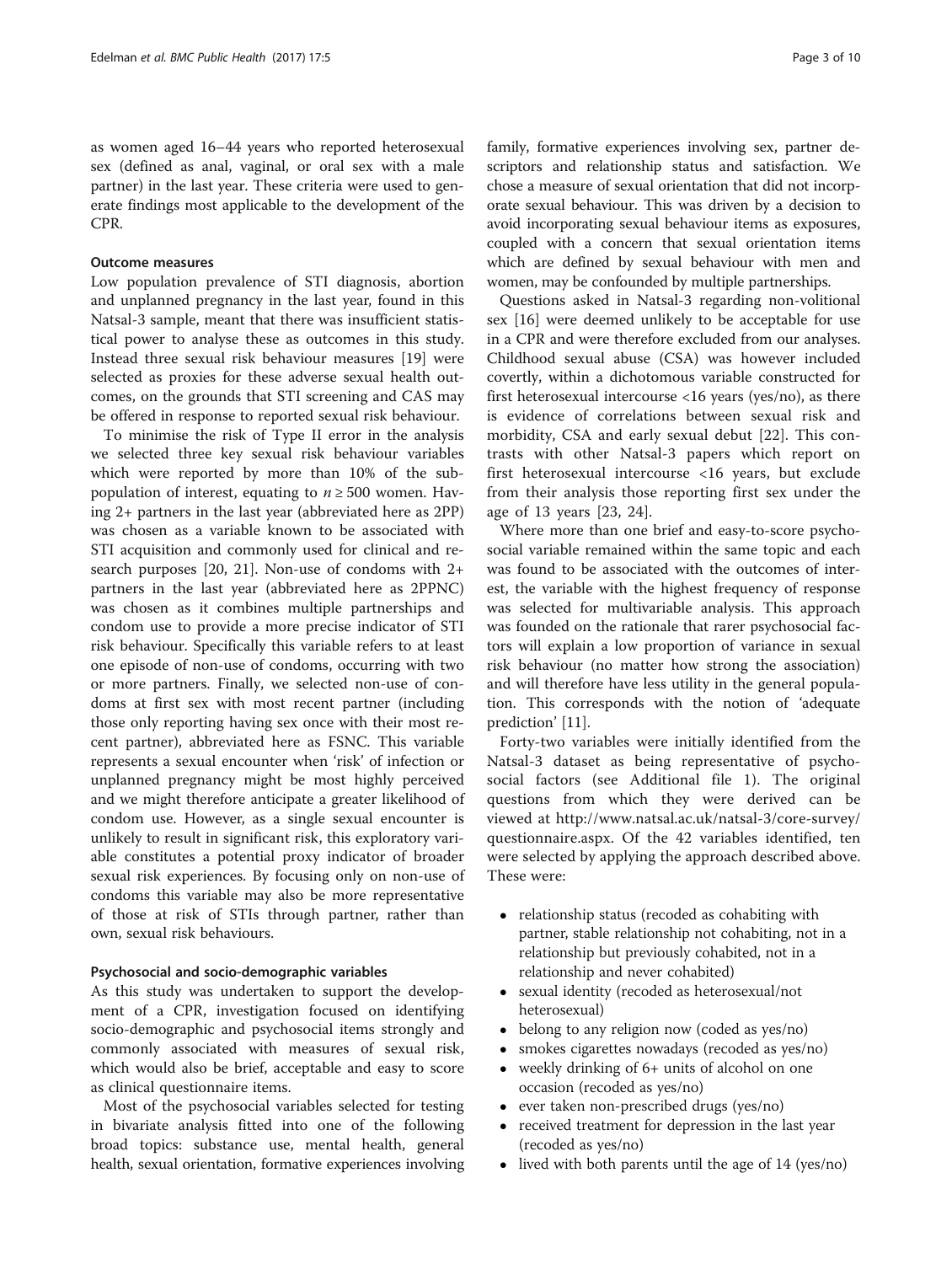- first heterosexual intercourse before the age of 16 years (yes/no)
- most recent partner's ethnicity (white/Asian British/ black British/other)

There is strong existing evidence for associations between sexual morbidity and socio-demographic factors [[25, 26\]](#page-8-0). Therefore age group [\[15](#page-8-0)], ethnicity and socioeconomic status were also assessed for model inclusion, using rental of current home as a brief and acceptable proxy indicator of the latter.

## Statistical methods

In order to make the sample broadly representative of the target population according to the 2011 Census, selection probability weights were applied to the data to adjust for the unequal probability of selection and then post-stratification weights were applied to adjust for non-response bias [\[14\]](#page-8-0).

Aggregated variable categories were used only where it was necessary to boost cell frequencies or render items briefer and easier to complete. Aggregation was based only on observed gaps in continuous data or on overlapping confidence intervals for categorical data - with the exception of body weight which was aggregated using the weight boundaries for body mass index (BMI) on a typical 5'7" woman. This approach reduced the number of bivariate analyses and therefore of Type 1 error. Hence, we did not apply a Bonferroni correction to our analyses [[27\]](#page-8-0).

Bivariate analyses were conducted with each psychosocial and socio-demographic variable described above, for each of the three sexual risk behaviour variables. Those which demonstrated an association at  $p \leq 0.05$ were entered into a multivariable model for that behaviour. Psychosocial variable associations between  $0.05 \le p < 0.10$  (after adjustment for socio-demographic variables) were also entered. This approach provided consistency with criteria for removal of variables from the model which was set at  $p \geq 0.1$ . Backwards stepwise multivariable logistic regression was used for the chosen psychosocial and socio-demographic variables to identify which combination of these were retained in the model using pre-set criteria. This approach was chosen as many concerns with this type of analysis were reduced in this study. I.e. we selected empirically only a modest number of variables, and risk of Type II error was reduced by the large sample size and by setting the criteria for removal of the model at  $p \geq 0.1$ . This criterion, and the backwards elimination approach, also acted to reduce suppressor effects [[37\]](#page-9-0). Table [1](#page-4-0) in the Results section presents the percentage reporting that risk behaviour in each category of each exposure, the crude odds ratios for each category of that exposure, and the global P value for each exposure. For each of the exposures entered into the multivariable model, Table [1](#page-4-0) also presents the global P value, with adjusted odds ratios for each exposure that was retained after adjustment for all other variables.

### Results

This analysis included 4911 women aged 16–44 years who reported having heterosexual sex in the year prior to their Natsal-3 interview. Sample characteristics are given in Table [1](#page-4-0) which also presents the model for each of the sexual behaviours analysed.

Having 2+ partners in the last year (2PP) was reported by 17.9% of respondents. Non-use of condoms with 2+ partners in the last year (2PPNC) was reported by 9.8% of respondents. Non-use of condoms at first sex with most recent partner (including those only have sex once with their most recent partner (FSNC) was reported by 41.5% of respondents. FSNC showed only small overlap with the other two behaviours - among these 41.5% of respondents, 8.5% reported 2PP in the last year and 6.3% reported 2PPNC in the last year.

First heterosexual intercourse at age <16 years and weekly binge drinking in the last year were each associated with all three sexual risk behaviours after adjustment for both socio-demographic variables and all other psychosocial variables, with adjusted odds ratios (AOR) ranging from 1.16 to 14.16. In contrast, two psychosocial variables - sexual identity and most recent sexual partner's ethnicity - were not associated with any of the three sexual behaviours in multivariable regression.

Of the socio-demographic factors analysed, not owning a property was associated with both 2PP and 2PPNC  $(p < 0.05)$  after adjustment for all other variables, but only at  $(p = 0.077)$  with FSNC. Younger age group was positively associated with both 2PP and 2PPNC (adjusted), although 2PPNC showed no association between those aged 16–24 versus those aged 25–34 years. In contrast, younger women were less likely to report FSNC. After adjustment respondent ethnicity was associated only with FSNC.

Although current smoking and currently belonging to a religion were retained in the model for 2PP they were not retained in the model for 2PPNC. Conversely, treatment for depression in the last year was retained in the model for 2PPNC, but not in the model for 2PP. Not cohabiting with a partner was retained in the models for both 2PP and 2PPNC, but not the model for FSNC. In contrast, the variable for not living with both parents until age 14 was retained in the model for FSNC but not in the models for 2PP or 2PPNC. Although demonstrating a small effect size this exposure was reported by 26.8% of respondents.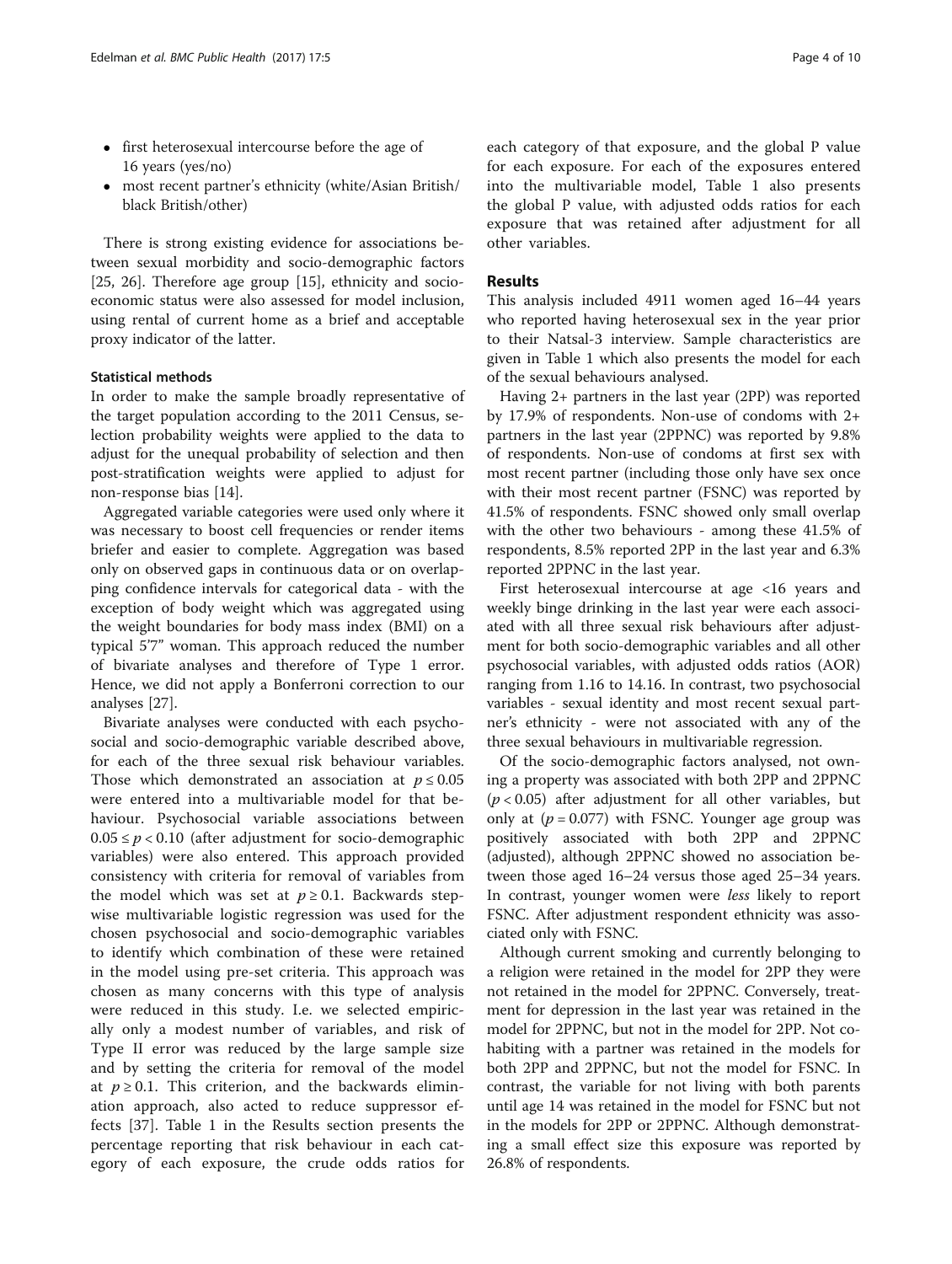| ì                   |
|---------------------|
|                     |
| ١                   |
|                     |
| į                   |
|                     |
|                     |
| ł                   |
|                     |
|                     |
|                     |
|                     |
|                     |
| Ī<br>Ì              |
| ١                   |
| í                   |
| í                   |
| j                   |
|                     |
|                     |
|                     |
| I                   |
| ï<br>ׇ֘֒<br>1       |
| :<br>ł              |
|                     |
|                     |
|                     |
|                     |
|                     |
| j                   |
| Ì                   |
|                     |
| i<br>Ś<br>ł         |
|                     |
| j<br>ī<br>ï         |
| j                   |
|                     |
| Ś                   |
|                     |
|                     |
| Į                   |
|                     |
|                     |
| ī<br>١              |
| İ<br>ć              |
|                     |
| ֕                   |
| ł                   |
|                     |
|                     |
| İ                   |
| ł<br>١              |
|                     |
| j                   |
|                     |
|                     |
| Ì                   |
|                     |
| )<br>)<br>)         |
|                     |
| i<br>j              |
| i                   |
| $\frac{1}{2}$       |
| j                   |
| č<br>j              |
| Ï                   |
|                     |
|                     |
| j                   |
| ¢                   |
|                     |
| ī                   |
| 5<br>$\overline{)}$ |
| Ċ                   |
|                     |
| Ş                   |
| 5<br>i              |
| l                   |
|                     |
| Ĕ                   |
| l<br>ł              |
| $\frac{1}{2}$       |
| i                   |
|                     |
|                     |
|                     |
| Ś<br>ł              |
| i                   |
| j<br>ï              |
|                     |
|                     |
|                     |
| ï                   |
|                     |
| $\mathcal{L}$       |
|                     |
|                     |
|                     |
|                     |
|                     |
| able                |

<span id="page-4-0"></span>

| Table 1 Psychosocial and socio-demographic charact                    |                                        | Outcomes:              |                             | eristics of sample and their association with three key sexual risk behaviours |                        |                                                                   |                                      |                        |                                         |                                      |                                                        |
|-----------------------------------------------------------------------|----------------------------------------|------------------------|-----------------------------|--------------------------------------------------------------------------------|------------------------|-------------------------------------------------------------------|--------------------------------------|------------------------|-----------------------------------------|--------------------------------------|--------------------------------------------------------|
|                                                                       | % of sample<br>(weighted)<br>reporting | 2+ sexual partr        | lers in the last year (2PP) |                                                                                |                        | 2+ sexual partners in the last year without<br>condom use (2PPNC) |                                      | recent partner (FSNC)  | Non-use of condoms at 1st sex with most |                                      | Denominators <sup>c</sup><br>(unweighted,<br>weighted) |
| demographic factor:<br>Psychosocial/socio-                            | characteristic                         | % reporting<br>outcome | Crude OR<br>$(95%$ CI)      | OR (95% CI)<br>Adjusted <sup>d</sup>                                           | % reporting<br>outcome | Crude OR<br>$(95%$ CI)                                            | OR (95% CI)<br>Adjusted <sup>d</sup> | % reporting<br>outcome | Crude OR<br>$(95%$ Cl)                  | Adjusted <sup>d</sup><br>OR (95% CI) | 4911,3431                                              |
| Relationship status                                                   |                                        |                        | p < 0.0001                  | p < 0.0001                                                                     |                        | p < 0.0001                                                        | p < 0.0001                           |                        | $p = 0.355$                             | $p = 0.7458$                         |                                                        |
| Cohabiting with partner                                               | 64.9% (63.4-66.4)                      | 5.6%                   | $\odot$                     | 1.00                                                                           | 2.7%                   | 1.00                                                              | 1.00                                 | 41.1%                  | 1.00                                    | 1.00                                 | 2635,2226                                              |
| Stable relationship not<br>cohabiting                                 | 17.1% (16.0-18.2)                      | 30.9%                  | 73 (6.09-9.82)              | 5.18 (3.96-6.78)                                                               | 17.7%                  | 8.98 (6.30-12.8)                                                  | 6.37 (1.33-9.37)                     | 37.0%                  | $0.78(0.65 - 0.93)$                     | Not retained<br>in model             | 1128,585                                               |
| Not in relationship but<br>has cohabited                              | 8.6% (7.9-9.5)                         | 49.8%                  | 7.3 (12.9-22.9)             | $13.3 (9.81 - 18.1)$                                                           | 30.4%                  | $17.0(11.7 - 24.6)$                                               | 13.4 (8.88-20.2)                     | 48.0%                  | $1.30(1.04 - 1.62)$                     |                                      | 552,296                                                |
| Not in relationship &<br>never cohabited                              | $9.4\%$ $(8.5-10.3)$                   | 53.4%                  | 21.1 (15.8-28.2)            | 14.2 (10.4-19.2)                                                               | 29.2%                  | 17.8 (12.4-25.6)                                                  | 13.5 (8.94-20.5)                     | 36.7%                  | $0.81(0.64 - 1.01)$                     |                                      | 569,321                                                |
| Sexual identity                                                       |                                        |                        | $= 0.002$                   | $p = 0.7041$                                                                   |                        | $p = 0.16$                                                        | Not entered<br>into model            |                        | $p = 0.673$                             | Not entered<br>into model            |                                                        |
| Heterosexual                                                          | 97.7% (97.2-98.2)                      | 21.8%                  | $2.12(1.33 - 3.38)$         | Not retained<br>in model                                                       | 12.3%                  | 1.00                                                              |                                      | 40.4%                  | 0.91 (0.59-1.41)                        |                                      | 4781,3348                                              |
| Other                                                                 | 2.23% (1.8-2.81                        | 33.1%                  | S                           |                                                                                | 17.4%                  | 1.54 (0.84-2.79)                                                  |                                      | 40.2%                  | 1.00                                    |                                      | 121,78                                                 |
| Currently a smoker                                                    |                                        |                        | < 0.0001                    | $p = 0.013$                                                                    |                        | p < 0.0001                                                        | $p = 0.5628$                         |                        | p < 0.0001                              | $p = 0.002$                          |                                                        |
| Yes                                                                   | 28.3% (27.0-29.8)                      | 31.7%                  | 25 (1.91-2.65)              | $1.32(1.06 - 1.63)$                                                            | 18.9%                  | 2.13 (1.73-2.61)                                                  | Not retained<br>in model             | 46.2%                  | $1.31(1.13 - 1.52)$                     | 1.31 (1.10-1.55)                     | 1560,972                                               |
| $\frac{1}{2}$                                                         | 71.7% (70.2-73.0)                      | 17.5%                  | $\odot$                     | 0.00                                                                           | 9.4%                   | 1.00                                                              |                                      | 37.7%                  | 1.00                                    | 1.00                                 | 3351,2459                                              |
| Usually binge-drink at<br>least weekly                                |                                        |                        | 0.0001                      | p < 0.0001                                                                     |                        | p < 0.0001                                                        | p < 0.0001                           |                        | p < 0.003                               | $\rho=0.004$                         |                                                        |
| Yes                                                                   | 13.9% (12.8-15.2)                      | 40.6%                  | 91 (2.34-3.67)              | 2.11 (1.63-2.73)                                                               | 26.5%                  | 3.05 (2.37-3.93)                                                  | 2.00 (1.51-2.64)                     | 47.8%                  | $1.35(1.11 - 1.66)$                     | 1.36 (1.10-1.68)                     | 643,428                                                |
| $\frac{0}{2}$                                                         | 86.1% (84.8-87.2)                      | 19.5%                  | S.                          | 1.00                                                                           | 10.6%                  | 1.00                                                              | 1.00                                 | 39.7%                  | 1.00                                    | 0.00                                 | 3748,2643                                              |
| Ever used non-prescribed<br>drugs                                     |                                        |                        | < 0.0001                    | $p = 0.012$                                                                    |                        | p < 0.0001                                                        | $p = 0.018$                          |                        | $p = 0.274$                             | $p = 0.6288***$                      |                                                        |
| Yes                                                                   | 39.4% (37.7-41.0)                      | 28.3%                  | 88 (1.61-2.20)              | $1.31(1.06 - 1.61)$                                                            | 17.1%                  | $2.00(1.62 - 2.48)$                                               | $1.34(1.05 - 1.71)$                  | 44.0%                  | $1.08(0.94 - 1.25)$                     | Not retained<br>in model             | 2875,1347                                              |
| $\frac{1}{2}$                                                         | 60.6% (59.0-62.3)                      | 17.6%                  | $\odot$                     |                                                                                | 9.0%                   | 1.00                                                              | 1.00                                 | 37.8%                  | 1.00                                    |                                      | 2024, 2075                                             |
| intercourse at <16 years<br>First heterosexual<br>of age <sup>a</sup> |                                        |                        | < 0.0001                    | p < 0.0001                                                                     |                        | p < 0.0001                                                        | p < 0.0001                           |                        | $p = 0.003$                             | p < 0.0001                           |                                                        |
| Yes                                                                   | 50.2% (48.6-51.9)                      | 27.9%                  | 21 (1.86-2.63)              | $1.58(1.26 - 1.96)$                                                            | 16.6%                  | 2.66 (2.09-3.38)                                                  | 2.00 (1.53-2.63)                     | 43.0%                  | $1.23(1.07 - 1.41)$                     | $1.45(1.23 - 1.70)$                  | 2756,1724                                              |
| $\frac{1}{2}$                                                         | 49.8% (48.1-21.4)                      | 14.6%                  | $\odot$                     | 1.00                                                                           | 6.9%                   | 1.00                                                              | 1.00                                 | 37.0%                  | 1.00                                    | 1.00                                 | 2155,1707                                              |
| Didn't live with both natural<br>(birth) parents to age 14            |                                        |                        | < 0.0001                    | $p = 0.1283$                                                                   |                        | $p = 0.013$                                                       | $p = 0.3855$                         |                        | $p = 0.201^b$                           | $p = 0.079$                          |                                                        |
| Yes                                                                   | 73.2% (71.8-74.5)                      | 26.8%                  | 64 (1.40-1.91)              | Not retained<br>in model                                                       | 11.4%                  | 1.31 (1.06-1.62)                                                  | Not retained<br>in model             | 39.7%                  | 1.10 (0.95-1.28)                        | $1.16(0.98 - 1.37)$                  | 1516,920                                               |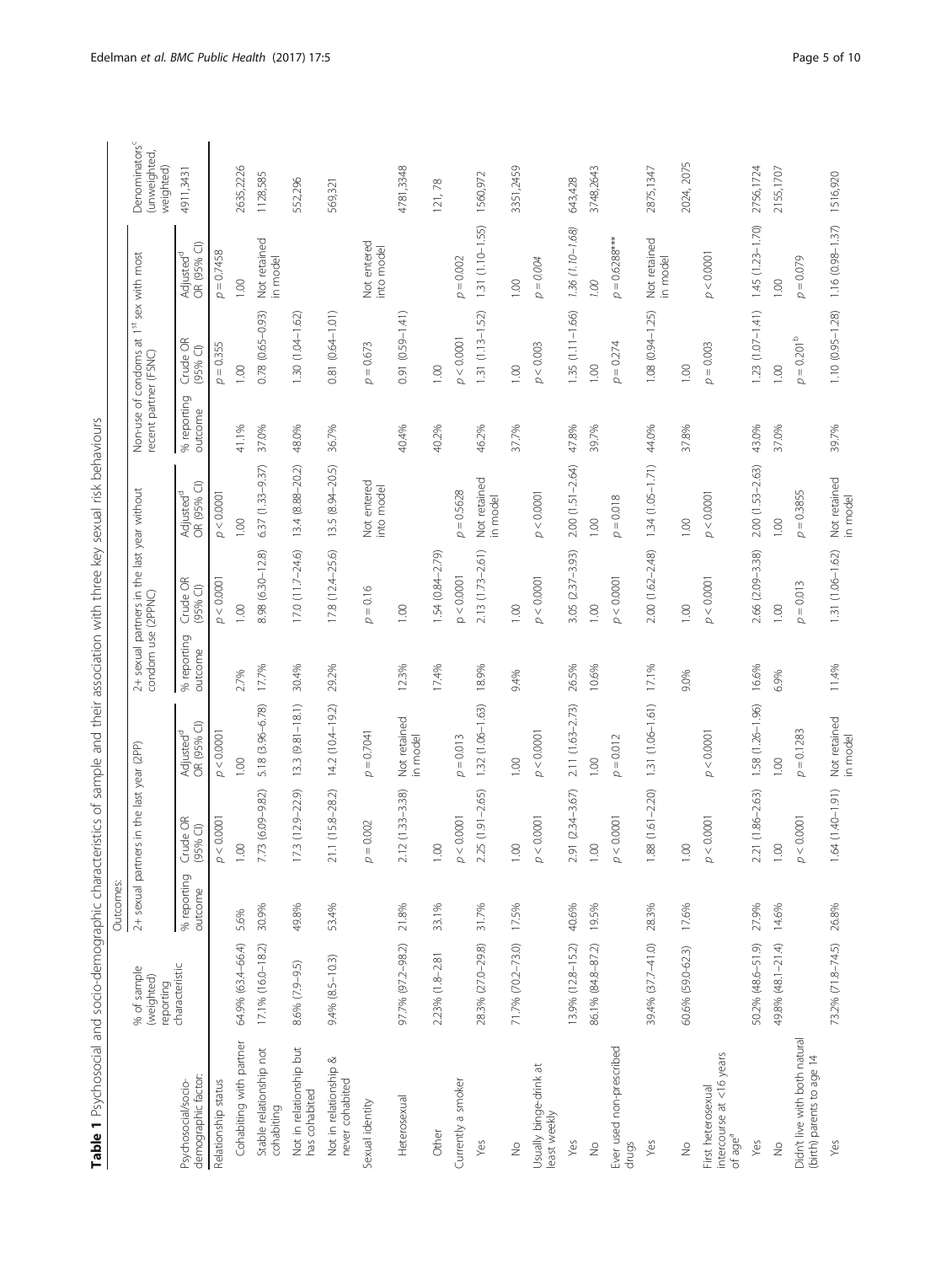| Ś<br>č<br>١<br>ï               |  |
|--------------------------------|--|
| j                              |  |
|                                |  |
|                                |  |
| I                              |  |
|                                |  |
|                                |  |
|                                |  |
| ׇ֚֓֡                           |  |
| ł                              |  |
|                                |  |
|                                |  |
|                                |  |
| $\overline{\phantom{a}}$<br>j  |  |
|                                |  |
|                                |  |
| i                              |  |
|                                |  |
| ١                              |  |
| I                              |  |
|                                |  |
|                                |  |
|                                |  |
| İ                              |  |
| Ì                              |  |
| i                              |  |
| i<br>ł                         |  |
|                                |  |
| i                              |  |
|                                |  |
| ć                              |  |
|                                |  |
|                                |  |
|                                |  |
| ł                              |  |
| į                              |  |
| $\ddot{\epsilon}$<br>j<br>i    |  |
|                                |  |
| i                              |  |
|                                |  |
| j                              |  |
| i<br>۱                         |  |
| i<br>Č                         |  |
| ׇ֬֕<br>ī<br>j                  |  |
| l                              |  |
|                                |  |
| İ                              |  |
| ļ<br>١<br>į<br>i               |  |
| i<br>I                         |  |
| Ì<br>١<br>$\ddot{\phantom{a}}$ |  |
| l                              |  |
| i<br>5                         |  |
| ׇ֚֓                            |  |
| İ                              |  |
| l<br>i                         |  |
| j                              |  |
|                                |  |
| l                              |  |
| i                              |  |
| ٤<br>Ï                         |  |
| ļ                              |  |
| i                              |  |
| í<br>l                         |  |
|                                |  |
| 1                              |  |
| ă                              |  |
|                                |  |

|                                                           | 26.8% (25.5-28.2) | 19.9% | 1.00                              |                          | 14.6% | 0.00                |                          | 42.0% | $\widetilde{5}$     | 0.00                          | 3395,2511 |
|-----------------------------------------------------------|-------------------|-------|-----------------------------------|--------------------------|-------|---------------------|--------------------------|-------|---------------------|-------------------------------|-----------|
| Received treatment for<br>depression in last<br>12 months |                   |       | $p = 0.0002$                      | $p = 0.3394$             |       | p < 0.0001          | $\rho=0.07$              |       | $p = 0.012$         | $p = 0.2312$                  |           |
| Yes                                                       | 12.7% (11.6-13.8) | 27.3% | $5(1.23 - 1.95)$<br>$\frac{5}{1}$ | Not retained<br>in model | 17.8% | $1.75(1.32 - 2.32)$ | 1.39 (0.97-1.99)         | 48.2% | $1.3(1.06 - 1.59)$  | Not retained<br>in model      | 662,435   |
| $\stackrel{\circ}{\geq}$                                  | 87.3% (86.2-88.4) | 21.2% | 1.00                              |                          | 11.6% | 1.00                | $1.00$                   | 39.2% | $\overline{C}$      |                               | 4247,2994 |
| Belong to any religion<br>now                             |                   |       | p < 0.0001                        | $p = 0.057$              |       | p < 0.0001          | $p = 0.4272$             |       | $p = 0.169$         | Not entered<br>into model     |           |
| Yes                                                       | 46.3% (44.6-48.0) | 17.7% | $1.70(1.44 - 2.01)$               | $1.23$ $(0.99 - 1.51)$   | 10.3% | $1.52(1.23 - 1.88)$ | Not retained<br>in model | 41.6% | 0.91 (0.79-1.04)    |                               | 2107,1584 |
| $\stackrel{\circ}{\geq}$                                  | 53.8% (52.1-55.4) | 25.3% | 1.00                              | 1.00                     | 14.0% | 1.00                |                          | 39.5% | 1.00                |                               | 2796,1842 |
| Most recent partner's<br>ethnicity                        |                   |       | p < 0.0001                        | $p = 0.1496$             |       | $p = 0.016$         | $p = 0.3926$             |       | $p = 0.085$         | into model****<br>Not entered |           |
| White                                                     | 86.1% (84.8-87.3) | 21.6% | 1.00                              | Not retained<br>in model | 12.3% | 1.00                | Not retained<br>in model | 39.5% | 1.00                |                               | 4248,295  |
| Asian British                                             | 5.6% (4.8-6.6)    | 11.7% | 0.53 (0.34-0.83)                  |                          | 6.8%  | 0.63 (0.34-1.17)    |                          | 55.6% | 2.06 (1.54-2.76)    |                               | 240,193   |
| <b>Black British</b>                                      | 4.5% (3.8-5.3)    | 30.8% | $1.61(1.14 - 2.28)$               |                          | 14.1% | 1.30 (0.82-2.06)    |                          | 42.1% | $1.10(0.79 - 1.53)$ |                               | 221,152   |
| Other                                                     | 3.81% (3.2-4.5)   | 33.3% | 2.09 (1.46-3.00)                  |                          | 18.8% | 1.95 (1.26-3.03)    |                          | 39.6% | $1.07(0.75 - 1.54)$ |                               | 195,130   |
| Age group                                                 |                   |       | p < 0.0001                        | p < 0.0001               |       | p < 0.0001          | p < 0.0001               |       | p < 0.0001          | p < 0.0001                    |           |
| $16 - 24$ years                                           | 26.8% (25.5-28.1) | 36.6% | 1.00                              | 1.00                     | 20.3% | 1.00                | 1.00                     | 35.4% | 1.00                | 1.00                          | 1657,918  |
| $25-34$ years                                             | 36.0% (34.5-37.5) | 16.2% | $0.30(0.25 - 0.36)$               | 0.62 (0.50-0.78)         | 9.5%  | $0.39(0.31 - 0.48)$ | 0.84 (0.63-1.12)         | 39.8% | $1.22(1.05 - 1.43)$ | $1.31(1.11 - 1.55)$           | 2215,1235 |
| 35-44 years                                               | 37.3% (35.6-39.0) | 11.4% | $0.18(0.14 - 0.24)$               | 0.55 (0.40-0.76)         | 5.7%  | $0.18(0.13 - 0.26)$ | 0.53 (0.34-0.81)         | 49.6% | 1.89 (1.58-2.26)    | $2.22(1.81 - 2.72)$           | 1039,1278 |
| Ethnicity                                                 |                   |       | p < 0.0001                        | $p = 0.987$              |       | $p = 0.517$         | $p = 0.9339$             |       | $p = 0.019$         | p < 0.0001                    |           |
| White                                                     | 86.7% (85.4-87.8) | 22.0% | 1.00                              | Not retained<br>in model | 12.6% | 1.00                | Not retained<br>in model | 39.3% | 1.00                | 1.00                          | 4304,2969 |
| Asian British                                             | 5.8% (5.01-6.8)   | 11.7% | 0.49 (0.31-0.78)                  |                          | 5.0%  | 0.39 (0.19-0.78)    |                          | 56.6% | $2.10(1.57 - 2.81)$ | 2.89 (2.04-4.08)              | 239,200   |
| <b>Black British</b>                                      | 3.6% (3.0-4.3)    | 29.9% | $1.45(0.97 - 2.17)$               |                          | 14.2% | $1.12(0.65 - 1.94)$ |                          | 47.7% | 1.38 (0.94-2.03)    | 1.10(2.61)                    | 157,122   |
| Other                                                     | 3.9% (3.4-4.6)    | 27.7% | $1.65(1.12 - 2.42)$               |                          | 14.3% | $1.44(0.86 - 2.44)$ |                          | 38.6% | $1.03(0.72 - 1.49)$ | 0.83 (1.80)                   | 202,135   |
| Currently renting home                                    |                   |       | p < 0.0001                        | $p = 0.011$              |       | p < 0.0001          | $\rho = 0.09$            |       | $p = 0.325^{b}$     | $p = 0.077$                   |           |
| Yes                                                       | 47.6% (45.9-49.4  | 26.4% | 2.10 (1.78-2.49)                  | 1.31 (1.06-1.60)         | 15.2% | 2.18 (1.76-2.71)    | $1.24(0.97 - 1.59)$      | 42.2% | $1.07(0.93 - 1.23)$ | $1.15(0.98 - 1.35)$           | 2625,1626 |
| $\frac{1}{2}$                                             | 52.4% (50.6-54.2) | 16.9% | 1.00                              | 1.00                     | 9.1%  | 1.00                | 1.00                     | 38.2% | 1.00                |                               | 2261,1790 |

Edelman et al. BMC Public Health (2017) 17:5 Page 6 of 10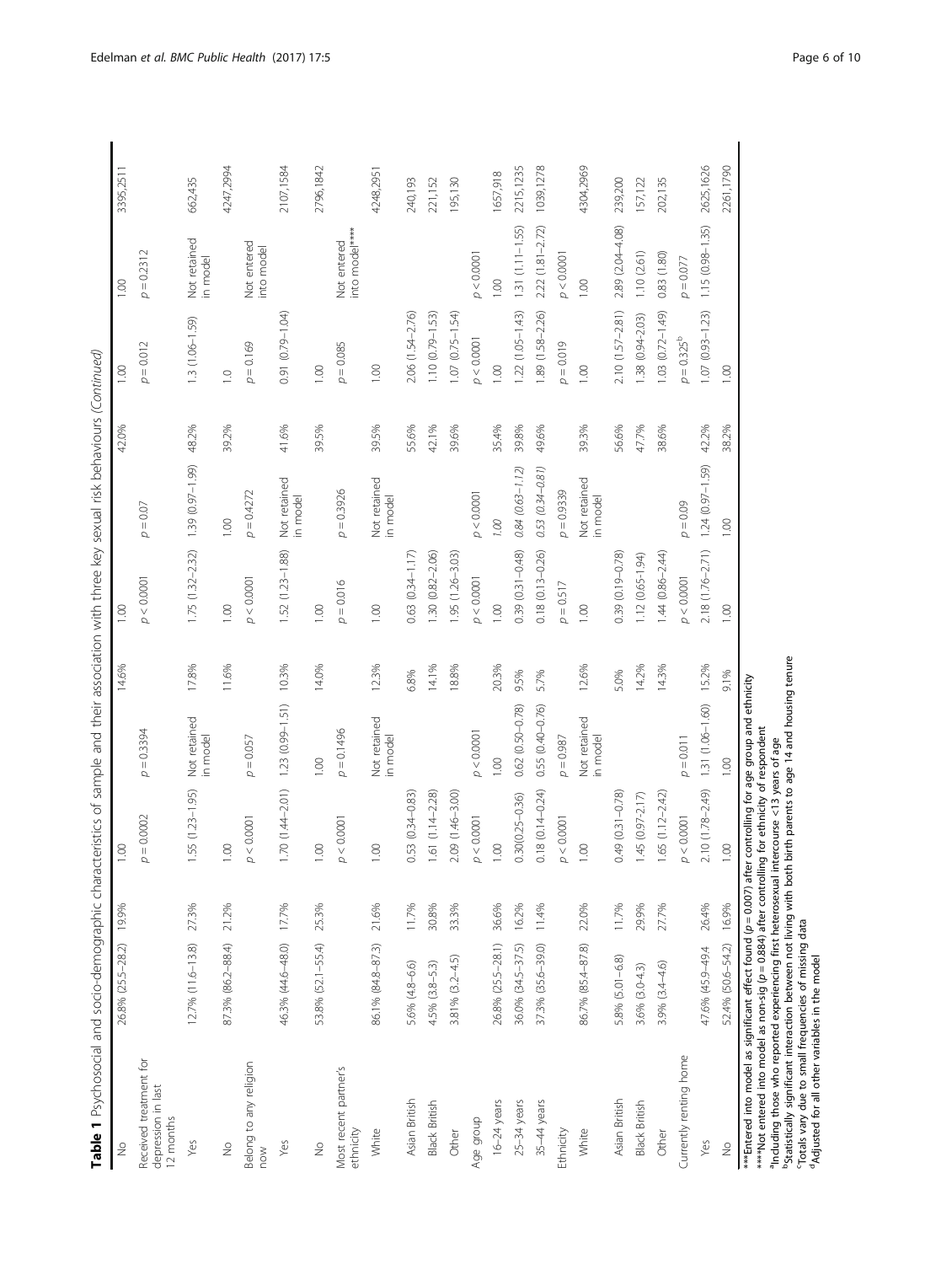Compared to currently cohabiting with a partner, each of the non-cohabiting response options showed very large effect sizes (odds ratios) in the 2PP and 2PPNC models, alongside high prevalence - not cohabiting but in a stable relationship (17%) and not being in a stable relationship (cumulatively 18%). For the 2PP and 2PPNC models there was little overlap between 'stable relationship not cohabiting' and the two 'not in a relationship' response options but great overlap between the latter two options, which also showed the greatest magnitude of effect. In the 2PP and 2PPNC models, drug use ever and currently renting showed very modest, though significant, effect sizes. In the model for FSNC largest effect sizes were observed for Black and Asian ethnicity, and for older age group (25–34 years versus 16–24 years, and 35–44 years versus 16–24 years).

# **Discussion**

Reporting weekly binge drinking in the last year, early sexual debut, younger age group and living in rented accommodation showed association with all three of the sexual risk behaviours studied (2PP, 2PPNC and FSNC). Notably, younger age was positively associated with multiple partnerships but negatively associated with FSNC. FSNC also showed quite different patterns of association to 2PP and 2PPNC overall, with much smaller effect sizes. Not living with both parents to the age of 14 years was associated with FSNC after adjustment for other factors, but not with 2PP or 2PPNC after adjustment. Not cohabiting with a partner was associated with 2PP and with 2PPNC after adjustment but not with FSNC. This may reflect that FSNC is not a good proxy for recent sexual risk, particularly as this variable was not limited to episodes of first sex occurring within the last year.

Binge drinking, early sexual debut and younger age have also been found to correlate with sexual risk in other population studies of sexual risk among women [[10, 23, 28](#page-8-0), [29](#page-8-0)]. However, observed associations between the dichotomous housing tenure variable and sexual risk contrast with previous Natsal-3 analyses which used comprehensive socio-economic variables [[13\]](#page-8-0). Sexual identity was not found to be associated with sexual risk in our analysis. This may reflect one or more of the following: insufficient power to detect a significant association, a focus on heterosexual risk behaviour in defining the population of interest, or use of a sexual orientation measure based on identity rather than behaviour. However, on this latter point, two population surveys using non-behavioural measures of sexual identity have shown differences in partner numbers among adolescent women [[30, 31](#page-8-0)].

Although a number of studies have examined associations between specific psychosocial factors and sexual

risk behaviour, this study is unique in examining three sexual risk behaviours using a combination of psychosocial and socio-demographic items, in order to develop a CPR. Our findings are unique in demonstrating that binge drinking, early sexual debut, younger age and housing tenure remain significant when represented by briefly-worded and common variables, and might in principle be used to target sexual health interventions in primary care settings. This contrasts with existing sexual risk tools in two ways. Firstly, none of the existing tools have been developed for use using a population survey dataset. This reflects that only one has been developed for use in primary care (specifically for identifying STIs among paediatric primary care attenders in the United States [\[32](#page-8-0)]). Secondly existing tools focus primarily on sexual behaviour, symptoms and socio-demographics [[33](#page-8-0)–[35](#page-9-0)]. Where psychosocial items have been included in other tools, selection was not empirically-based but reflected service intentions to identify and address adjunct issues such as intimate partner violence [\[36](#page-9-0)].

Our findings also suggest that different items may indicate different sexual risk experiences. E.g. results indicate that 'not cohabiting with a partner' is likely to perform better than 'drug use ever' in identifying women experiencing multiple partnerships, while specific identification of FSNC would rest on being older and not living with both parents until the age of 14 years. Finally, the symmetrical treatment of both psychosocial and socio-demographic variables in our analysis allowed us to examine associations between sexual risk and sociodemographic factors (namely age group and socioeconomic status) while controlling for psychosocial factors. The findings indicate that these associations are not fully explained by psychosocial factors, and that socio-demographic questions should be combined with psychosocial questions in the CPR under development.

# Limitations

This analysis was limited by the variables available in the Natsal-3 dataset and by the prevalence of some of those variables given the size of the Natsal-3 sample. Hence non-significant findings may reflect a lack of statistical power. Similarly, low prevalence of unplanned pregnancy and of STI diagnoses in the population of interest precluded analysis of these outcomes. As the analysis focuses on women heterosexually active in the previous year, so our findings may not apply to women who were not sexually active in the last year, or who had sex exclusively with women (WSEW) in the last year. Nonetheless a large proportion of WSEW also have sex with men [[38](#page-9-0)].

Unsurprisingly (as 2PPNC is a sub-category of 2PP) greater similarities were seen in the associations for these two overlapping variables. In contrast to 2PP and 2PPNC, FSNC represents only a proxy measure of risk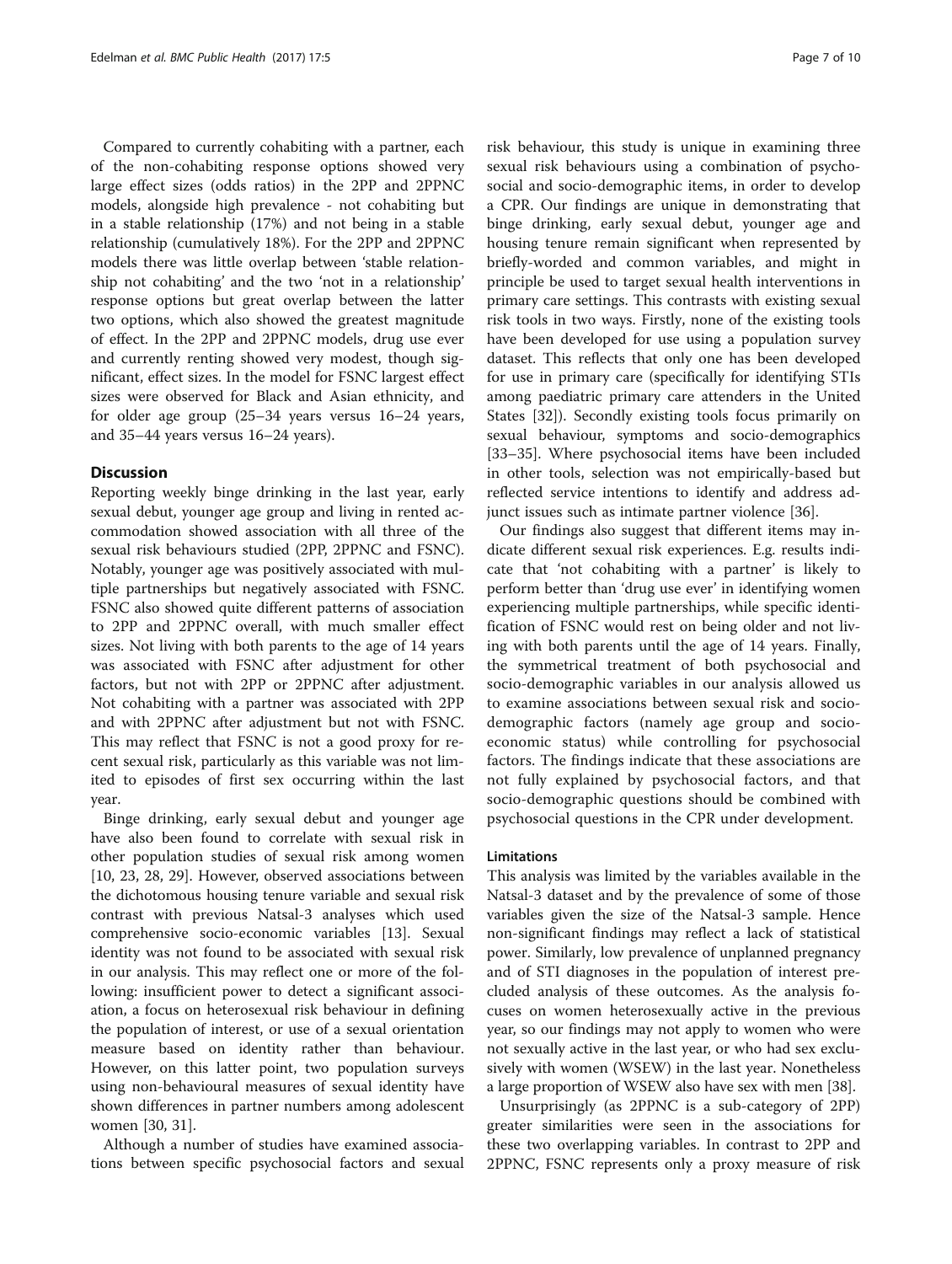<span id="page-7-0"></span>behaviour. I.e., as it concerns only one episode of intercourse which may be non-recent so it cannot be considered a key risk factor for STI acquisition or UP in its own right. It is also important to note that, for some respondents, non-use of condoms may represent attempts to conceive, which is nonetheless considered a sexual risk behaviour for STIs. Natsal-3 was not designed to enable assessment of prospective unplanned pregnancy risk (i.e. lack of effective contraceptive use in those not wishing to become pregnant) and consequently this limited our analysis.

Education is commonly investigated as a proxy measure of socio-economic status. However it may carry psychosocial dimensions with regard to factors such as belonging, purpose, and social cohesion. However, none of the available education variables were suitable for use across all age groups. This reflects a common problem in such studies- that age is a major confounder of both duration of education and qualification attainment. Variables concerning non-volitional sex were also excluded from the analysis, as we anticipated that these questions would be unacceptable in a Primary Care- based assessment, so that measuring and adjusting for them in this analysis was of no practical benefit. This pragmatic approach to adjustment reflects the overarching purpose of this study in developing a CPR for primary care use. This stands in contrast to a conventional complex survey methodology approach - in which all factors likely to confound associations are adjusted for, to achieve a more accurate picture of how an exposure and outcome are independently associated.

Although a conservative approach was undertaken towards aggregation of response categories, wide confidence intervals may have led to aggregation of distinct categories with loss of data sensitivity as a result. Nonetheless, most of the substance use variables were associated with sexual risk outcomes, while very few of the relationship quality variables were; this topic-based pattern suggests that aggregation-based insensitivity was not likely to be responsible for the overall patterns of association.

# Conclusions

This study indicates that there are a number of variables which are worthy of further investigation for use in a Clinical Prediction Rule to identify women experiencing sexual risk in primary care settings, and are suitable for self-completion. Certain socio-demographic and psychosocial variables which were associated with only one or two of the risk behaviours studied may also be useful in differentiating between those needing STI testing or CAS.

From this analysis we cannot draw conclusions about causation. Our working definition of 'psychosocial' may have incorporated variables whose association with sexual risk behaviours represent spurious associations rather than being 'the causes of the causes' [[39](#page-9-0)]. Nonetheless, factors such as binge drinking may constitute wider determinants of sexual health, prevention of which may reduce sexual (and other) morbidity. This is highlighted by England's Sexual Health Improvement Framework, 2013 [\[40\]](#page-9-0).

We also cannot assume that the performance of questions investigated in Natsal-3 will directly transfer to a clinical prediction rule administered in Primary Care. This is because of differences in purpose (research versus clinical practice) and delivery (random sampling versus clinical delivery). Further research is focusing on the performance of psychosocial and socio-demographic variables as CPR questions in clinical settings – using the variables found in this analysis and in systematic review of relevant literature [[10\]](#page-8-0). This ongoing work by the authors is investigating the degree and type of sexual risk explained by these variables, and their acceptability and delivery as questions used in primary care assessment.

# Additional file

[Additional file 1:](dx.doi.org/10.1186/s12889-016-3918-8) Description of data: List of Natsal-3 variables initially considered for variable inclusion. (DOCX 20 kb)

#### Abbreviations

2PP: 2 or more sexual partners in the last year; 2PPNC: 2 or more sexual partners in the last year with whom a condom was not used; AOR: Adjusted odds ratio; BMI: Body mass index; CAS: Contraceptive advice and supply; CPR: Clinical prediction rule; CSA: Childhood sexual abuse; FSNC: Non-use of condoms at first sex with most recent partner; Natsal-3: National Survey of Sexual Attitudes and Lifestyles; STI: Sexually transmitted infection; UP: Unplanned pregnancy

#### Acknowledgements

The authors would like to acknowledge the Natsal-3 team for allowing access to the dataset, and supporting this analysis.

#### Funding

This is a summary of independent research funded by the National Institute for Health Research (NIHR)'s Doctoral Research Fellowship programme. The views expressed are those of the authors and not necessarily those of the NHS, the NIHR or the Department of Health. Natsal-3 is a collaboration between University College London (London, UK), the London School of Hygiene and Tropical Medicine (London, UK), NatCen Social Research, Public Health England (formerly the Health Protection Agency), and the University of Manchester (Manchester, UK). The study was supported by grants from the Medical Research Council (G0701757) and the Wellcome Trust (084840), with contributions from the Economic and Social Research Council and the Department of Health. The funders had no involvement in the study design, data collection, analysis and interpretation of the data, the writing of this manuscript or the decision to submit for publication.

### Availability of data and materials

The dataset supporting the conclusions of this article is available in the UK Data Service repository, unique persistent identifier: [10.5255/UKDA-SN-7799-1;](http://dx.doi.org/10.5255/UKDA-SN-7799-1) <https://discover.ukdataservice.ac.uk/catalogue/?sn=7799&type=Data%20> catalogue.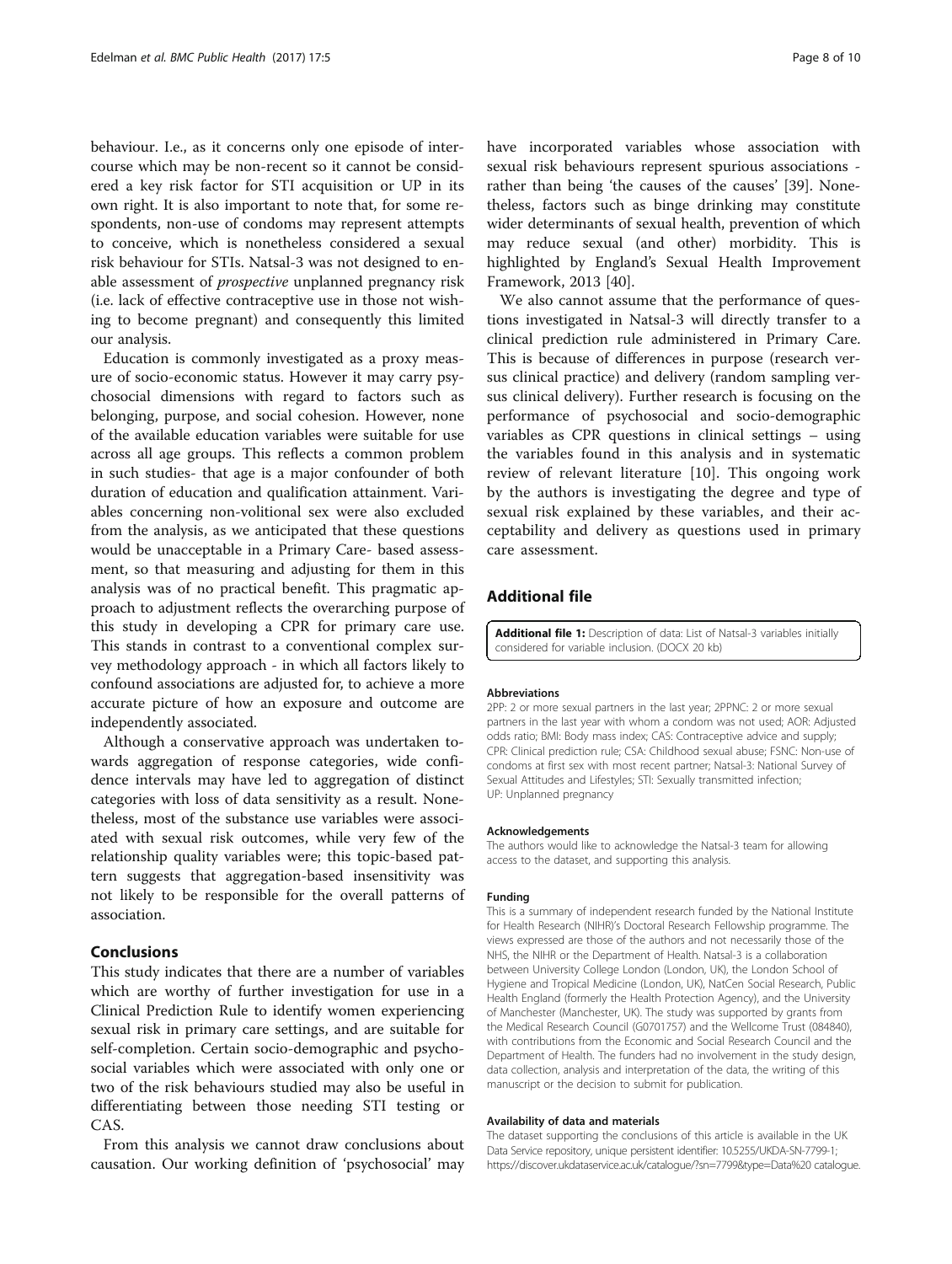### <span id="page-8-0"></span>Authors' contributions

NE prepared the data, conducted the analysis, and took the primary role in writing the paper. CM oversaw data preparation and analysis, and advised on paper drafts. PP advised on and checked analyses, RdV and JC advised on paper drafts and the overall approach to analysis. All authors read and approved the final manuscript.

#### Competing interests

The authors declare that they have no competing interests.

#### Consent for publication

Not applicable.

#### Ethics approval and consent to participate

Approval was granted by the Oxfordshire Research Ethics Committee A (Ref: 10/H0604/27) and informed consent obtained for all participants in this study.

#### Author details

<sup>1</sup> Brighton & Sussex Medical School, 318b Mayfield House, Village Way, Brighton, Falmer BN1 9PH, UK. <sup>2</sup>University of Brighton, Brighton, UK. <sup>3</sup>School of Psychology, Room 1C12 Pevensey1, University of Sussex, Brighton BN1 9RH, UK. <sup>4</sup>Centre for Sexual Health and HIV Research, University College London, 3rd Floor Mortimer Market Centre off Capper Street, London WC1E 6JB, UK.

### Received: 20 May 2016 Accepted: 8 December 2016 Published online: 04 January 2017

#### References

- 1. Wellings K, Johnson AM. Framing sexual health research: adopting a broader perspective. Lancet. 2013;382(9907):1759–62.
- 2. Johnson SA, Simms I, Sheringham J. The implementation of chlamydia screening: a cross-sectional study in the South East of England. Sex Transm Infect. 2010;86:217–21.
- 3. Falasinnu T, Gustafson P, Hottes TS, Gilbert M, Ogilvie G, Shoveller J. A critical appraisal of risk models for predicting sexually transmitted infections. Sex Transm Dis. 2014;41(5):321–30.
- 4. Gaydos CA, Jett-Goheen M, Barnes M, Dize L, Barnes P, Hsieh Y-H. Use of a risk quiz to predict infection for sexually transmitted infections: a retrospective analysis of acceptability and positivity. Sex Transm Infect. 2015;92(1): 44–8.
- 5. Mittal M, Senn TE, Carey MP. Intimate partner violence and condom use among women: does the information-motivation-behaviour skills model explain sexual risk behaviour? AIDS Behav. 2012;16:1011–9.
- 6. Mercer CH, Copas AJ, Sonnenberg P, Johnson AM, McManus S, Erens B, Cassell JA. Who has sex with whom? Characteristics of heterosexual partnerships reported in a national probability survey and implications for STI risk. Int J Epidemiol. 2009;38(1):206–14.
- 7. Erbelding EJ, Hummel B, Hogan T, Zenilman J. High rates of depressive symptoms in STD clinic patients. Sex Transm Dis. 2001;28(5):281–4.
- 8. Cook RL, Clark DB. Is there an association between alcohol consumption and sexually transmitted diseases? A systematic review. Sex Transm Dis. 2005;32(3):156–64.
- 9. Martikainen P, Bartley M, Lahelma E. Psychosocial determinants of health in social epidemiology. Int J Epidemiol. 2002;31:1091–3.
- 10. Edelman NL, de Visser RO, Mercer CH, McCabe L, Cassell JA. Targeting sexual health services in primary care: A systematic review of the psychosocial correlates of adverse sexual health outcomes reported in probability surveys of women of reproductive age. Prev Med. 2015;81:345–56.
- 11. Grobman WA, Stamilio DM. Methods of clinical prediction. Am J Obstet Gynecol. 2006;194(3):888–94.
- 12. WHO. Developing sexual health programmes: A framework for action. Geneva: World Health Organisation; 2010.
- 13. Mercer CH, Tanton C, Prah P, Erens B, Sonnenberg P, Clifton S, Macdowall W, Lewis R, Field N, Datta J, et al. Changes in sexual attitudes and lifestyles in Britain through the life course and over time: findings from the National Surveys of Sexual Attitudes and Lifestyles (Natsal). Lancet. 2013;382(9907):1781–94.
- 14. Erens B, Phelps A, Clifton S, Mercer CH, Tanton C, Hussey D, Sonnenberg P, Macdowall W, Field N, Datta J, et al. Methodology of the third British

National Survey of Sexual Attitudes and Lifestyles (Natsal-3). Sex Transm Infect. 2014;90(2):84–9.

- 15. Mitchell KR, Mercer CH, Ploubidis GB, Jones KG, Datta J, Field N, Copas AJ, Tanton C, Erens B, Sonnenberg P, et al. Sexual function in Britain: findings from the third National Survey of Sexual Attitudes and Lifestyles (Natsal-3). Lancet. 2013;382(9907):1817–29.
- 16. Macdowall W, Gibson LJ, Tanton C, Mercer CH, Lewis R, Clifton S, Field N, Datta J, Mitchell KR, Sonnenberg P, et al. Lifetime prevalence, associated factors, and circumstances of non-volitional sex in women and men in Britain: findings from the third National Survey of Sexual Attitudes and Lifestyles (Natsal-3). Lancet. 2013;382(9907):1845–55.
- 17. Mercer CH, Wellings K, Johnson AM. What's new about Natsal-3? Sex Transm Infect. 2014;90(2):80–1.
- 18. Fenton KA, Mercer CH, Johnson AM, Byron CL, McManus S, Erens B, Copas AJ, Nanchahal K, Macdowall W, Wellings K. Reported Sexually Transmitted Disease Clinic Attendance and Sexually Transmitted Infections in Britain: Prevalence, Risk Factors, and Proportionate Population Burden. J Infect Dis. 2005;191(S1):S127–38.
- 19. Grulich AE, de Visser RO, Badcock PB, Smith AMA, Richters J, Rissel C, Simpson JM. Knowledge about and experience of sexually transmissible infections in a representative sample of adults: the Second Australian Study of Health and Relationships. Sex Health. 2014;11(5):481–94.
- 20. Sonnenberg P, Clifton S, Beddows S, Field N, Soldan K, Tanton C, Mercer CH, da Silva FC, Alexander S, Copas AJ, et al. Prevalence, risk factors, and uptake of interventions for sexually transmitted infections in Britain: findings from the National Surveys of Sexual Attitudes and Lifestyles (Natsal). Lancet. 2013;382(9907):1795–806.
- 21. Santelli JS, DiClemente RJ, Miller KS, Kirby D. Sexually transmitted diseases, unintended pregnancy, and adolescent health promotion. Adolesc Med. 1999;10(1):87–108.
- 22. Steel JL, Herlitz CA. The association between childhood and adolescent sexual abuse and proxies for sexual risk behavior: A random sample of the general population of Sweden. Child Abuse Negl. 2005;29(10):1141–53.
- 23. Wellings K, Jones KG, Mercer CH, Tanton C, Clifton S, Datta J, Copas AJ, Erens B, Gibson LJ, Macdowall W, et al. The prevalence of unplanned pregnancy and associated factors in Britain: Findings from the third National Survey of Sexual Attitudes and Lifestyles (Natsal-3). Lancet. 2013;382(9907):1807–16.
- 24. Wellings K, Nanchahal K, Macdowall W, McManus S, Erens B, Mercer CH, Johnson AM, Copas AJ, Korovessis C, Fenton KA, et al. Sexual behaviour in Britain: early heterosexual experience. Lancet. 2001;358(9296):1843–50.
- 25. Low N, Daker-White G, Barlow D, Pozniak AL. Gonorrhoea in inner London: results of a cross sectional study. Br Med J. 1997;314:1719–24.
- 26. Malarcher S. In: Malarcher S, editor. Social determinants of sexual and reproductive health: Informing future research and programme implementation. Geneva: World Health Organization; 2010.
- 27. Bland JM, Altman DG. Multiple significance tests: the Bonferroni method. BMJ. 1995;310(6973):170.
- 28. Tyler CP, Whiteman MK, Kraft JM, Zapata LB, Hillis SD, Curtis KM, Anderson J, Pazol K, Marchbanks PA. Dual Use of Condoms With Other Contraceptive Methods Among Adolescents and Young Women in the United States. J Adolesc Health. 2014;54(2):169–75.
- 29. Xaverius PK, Tenkku LE, Salas J. Differences Between Women at Higher and Lower Risk for an Unintended Pregnancy. Womens Health Issues. 2009;19(5):306–12.
- 30. Tornello SL, Riskind RG, Patterson CJ. Sexual Orientation and Sexual and Reproductive Health Among Adolescent Young Women in the United States. J Adolesc Health. 2014;54(2):160–8.
- 31. Everett BG. Sexual orientation disparities in sexually transmitted infections: examining the intersection between sexual identity and sexual behavior. Arch Sex Behav. 2013;42(2):225–36.
- 32. Victor EC, Chung R, Thompson Jr RJ. Identifying Adolescent Patients at Risk for Sexually Transmitted Infections: Development of a Brief Sexual Health Screening Survey. Clin Pediatr. 2015;54(9):878–87.
- 33. Gotz HM, van Bergen JE, Veldhuijzen IK, Broer J, Hoebe CJ, Steyerberg EW, Coenen AJ, de Groot F, Verhooren MJ, van Schaik DT, et al. A prediction rule for selective screening of Chlamydia trachomatis infection. Sex Transm Infect. 2005;81(1):24–30.
- 34. Haukoos JS, Lyons MS, Lindsell CJ, Hopkins E, Bender B, Rothman RE, Hsieh YH, Maclaren LA, Thrun MW, Sasson C, et al. Derivation and